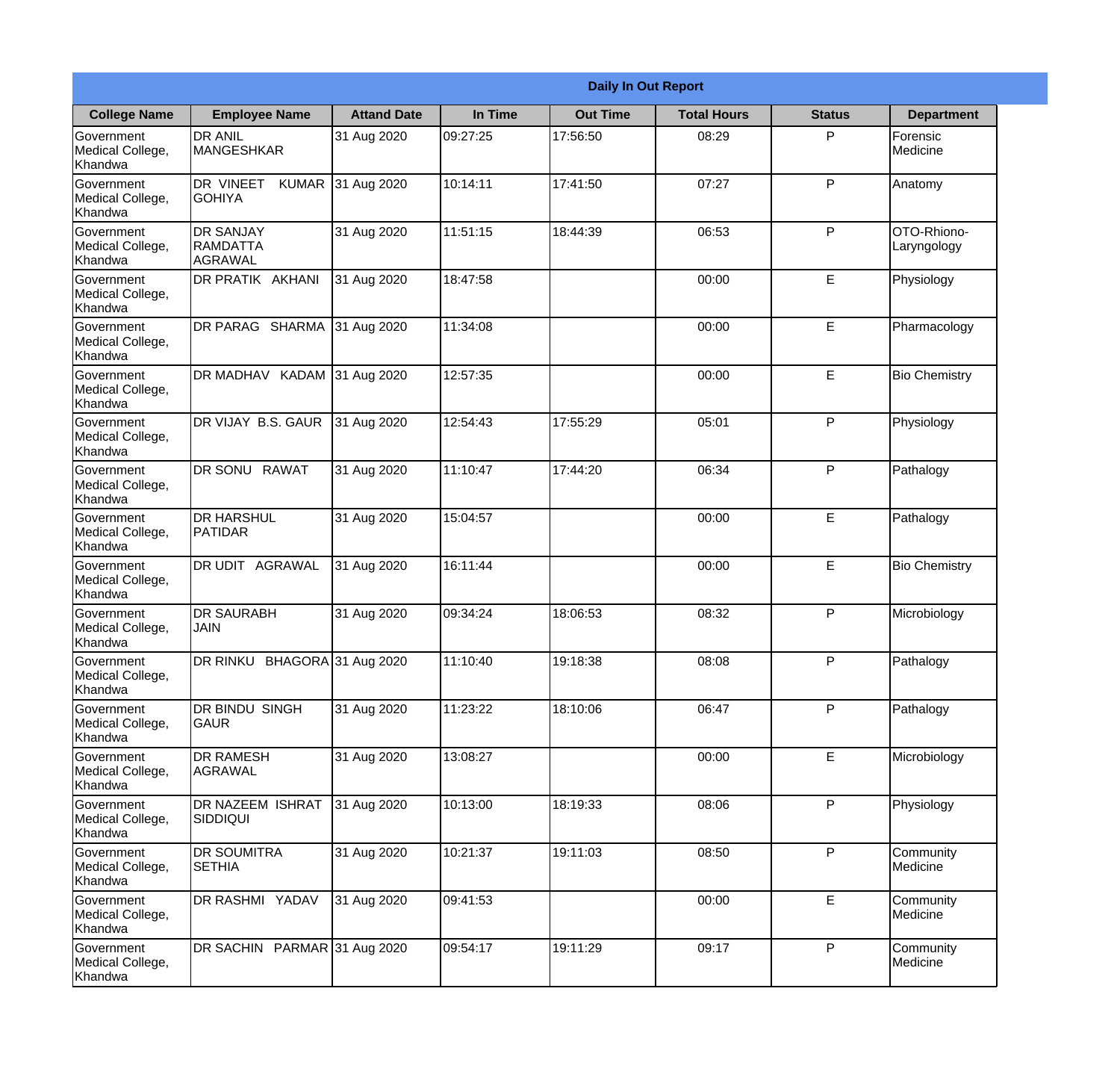| <b>Designation</b>                  | <b>Category</b>     |
|-------------------------------------|---------------------|
| <b>Assistant Professor</b>          | Para Clinical       |
| Professor                           | <b>Non Clinical</b> |
| Professor                           | Clinical            |
| <b>Assistant Professor</b>          | Non Clinical        |
| Professor                           | Para Clinical       |
| <b>Assistant Professor</b>          | Non Clinical        |
| Associate Professor Non Clinical    |                     |
| Demonstrator/Tutor   Para Clinical  |                     |
| Assistant Professor   Para Clinical |                     |
| Associate Professor Non Clinical    |                     |
| Associate Professor Para Clinical   |                     |
| Assistant Professor                 | Para Clinical       |
| Associate Professor   Para Clinical |                     |
| Assistant Professor                 | Para Clinical       |
| Professor                           | <b>Non Clinical</b> |
| <b>Assistant Professor</b>          | Para Clinical       |
| <b>Assistant Professor</b>          | Para Clinical       |
| <b>Assistant Professor</b>          | Para Clinical       |

## **Daily In Out Report**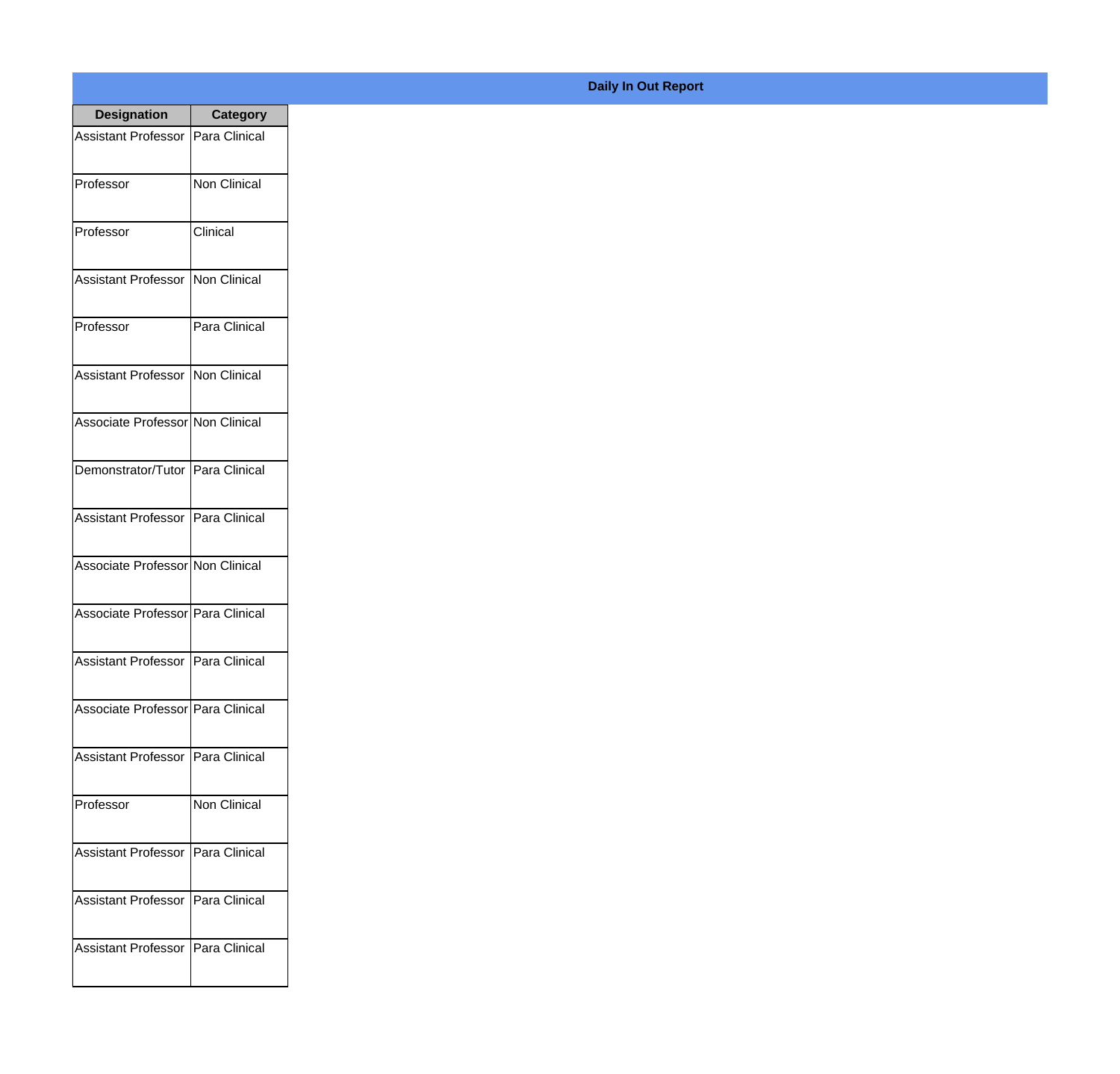|                                           |                                                       |             |          |          | <b>Daily In Out Report</b> |   |                         |
|-------------------------------------------|-------------------------------------------------------|-------------|----------|----------|----------------------------|---|-------------------------|
| Government<br>Medical College,<br>Khandwa | <b>DR MANOJ BALKE</b>                                 | 31 Aug 2020 | 09:31:19 | 19:01:10 | 09:30                      | P | Ophthalmology           |
| Government<br>Medical College,<br>Khandwa | <b>DR GARIMA</b><br>AGRAWAL<br><b>VARSHNEY</b>        | 31 Aug 2020 | 10:02:57 |          | 00:00                      | E | Paediatrics             |
| Government<br>Medical College,<br>Khandwa | <b>DR SIDDHARTH</b><br><b>BANODE</b>                  | 31 Aug 2020 | 09:38:30 | 17:56:59 | 08:18                      | P | Pharmacology            |
| Government<br>Medical College,<br>Khandwa | <b>DR CHANDNI</b><br>KAROLE                           | 31 Aug 2020 | 18:35:21 |          | 00:00                      | E | Ophthalmology           |
| Government<br>Medical College,<br>Khandwa | <b>DR PRIYA KAPOOR</b><br><b>KAPOOR</b>               | 31 Aug 2020 | 10:13:36 | 17:05:55 | 06:52                      | P | Pathalogy               |
| Government<br>Medical College,<br>Khandwa | <b>DR SAPNA</b><br><b>MAHESHRAM</b>                   | 31 Aug 2020 | 10:52:21 | 17:43:25 | 06:51                      | P | Community<br>Medicine   |
| Government<br>Medical College,<br>Khandwa | <b>DR SEEMA</b><br><b>SUDHAKARRAO</b><br>SUTAY        | 31 Aug 2020 | 11:54:29 |          | 00:00                      | E | Forensic<br>Medicine    |
| Government<br>Medical College,<br>Khandwa | DR RAKESH SINGH<br><b>HAZARI</b>                      | 31 Aug 2020 | 16:23:36 |          | 00:00                      | E | Pathalogy               |
| Government<br>Medical College,<br>Khandwa | <b>DR ANANT</b><br><b>TUKARAM PAWAR</b>               | 31 Aug 2020 | 19:10:54 |          | 00:00                      | E | Community<br>Medicine   |
| Government<br>Medical College,<br>Khandwa | DR SHAIKH M.KHALIQ 31 Aug 2020                        |             | 15:42:32 |          | 00:00                      | E | <b>Bio Chemistry</b>    |
| Government<br>Medical College,<br>Khandwa | <b>DR RAJU</b>                                        | 31 Aug 2020 | 09:50:57 | 18:04:53 | 08:14                      | P | Forensic<br>Medicine    |
| Government<br>Medical College,<br>Khandwa | <b>DR MAHENDRA</b><br><b>PANWAR</b>                   | 31 Aug 2020 | 09:08:25 |          | 00:00                      | E | Orthopaedics            |
| Government<br>Medical College,<br>Khandwa | DR AJAY GANGJI                                        | 31 Aug 2020 | 11:07:24 |          | 00:00                      | E | <b>General Surgery</b>  |
| Government<br>Medical College,<br>Khandwa | <b>DR RANJEET</b><br><b>BADOLE</b>                    | 31 Aug 2020 | 11:11:58 |          | 00:00                      | E | <b>General Medicine</b> |
| Government<br>Medical College,<br>Khandwa | <b>DR ASHOK</b><br><b>BHAUSAHEB NAJAN</b>             | 31 Aug 2020 | 11:13:20 |          | 00:00                      | E | Forensic<br>Medicine    |
| Government<br>Medical College,<br>Khandwa | <b>DR NITESHKUMAR</b><br>KISHORILAL<br><b>RATHORE</b> | 31 Aug 2020 | 09:48:36 |          | 00:00                      | E | Pharmacology            |
| Government<br>Medical College,<br>Khandwa | DR PRIYESH<br><b>MARSKOLE</b>                         | 31 Aug 2020 | 15:21:30 |          | 00:00                      | E | Community<br>Medicine   |
| Government<br>Medical College,<br>Khandwa | <b>DR SANGEETA</b><br><b>CHINCHOLE</b>                | 31 Aug 2020 | 11:13:30 |          | 00:00                      | E | Physiology              |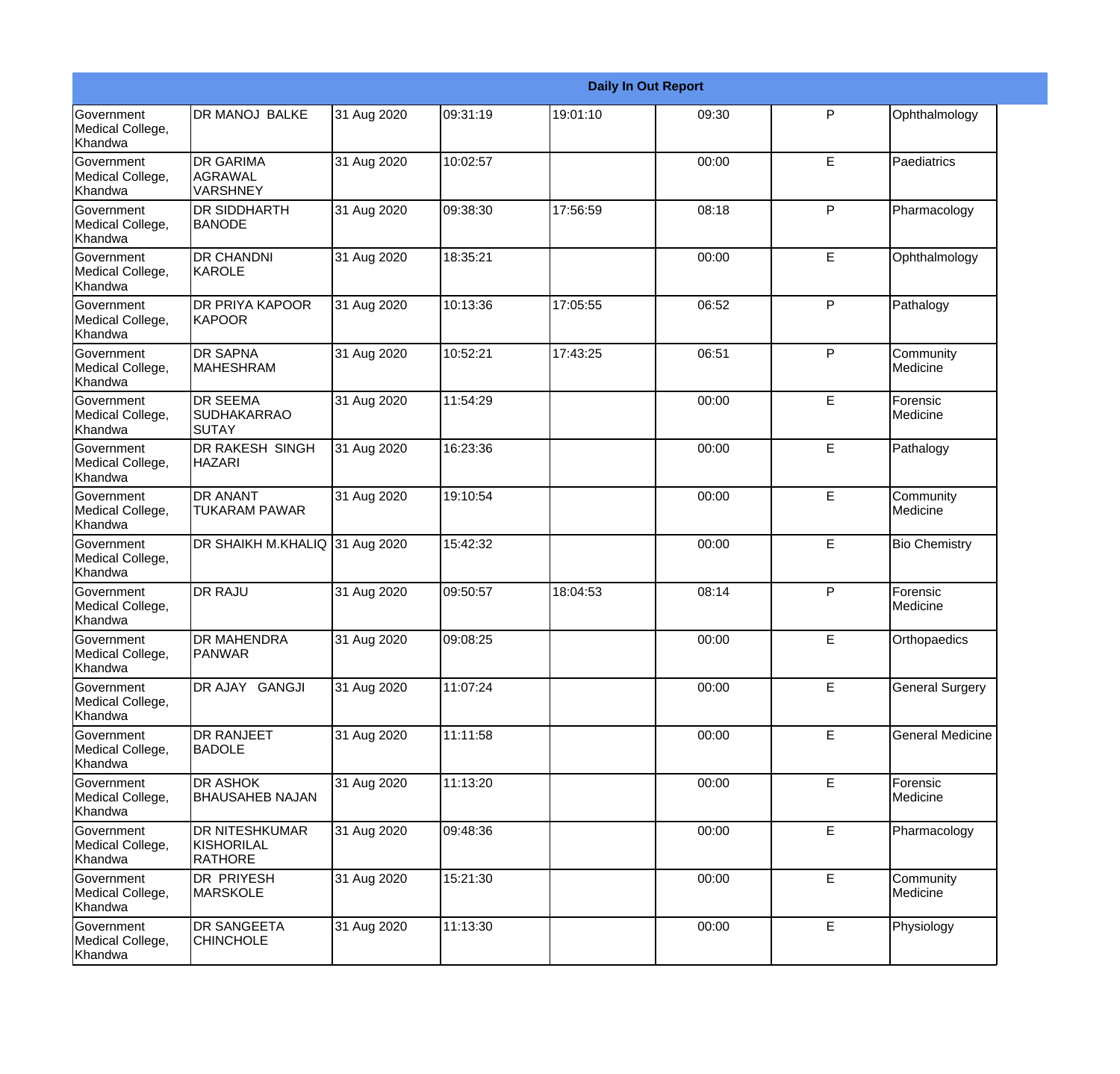| Assistant Professor Clinical      |               |
|-----------------------------------|---------------|
|                                   |               |
| Associate Professor Clinical      |               |
| Associate Professor Para Clinical |               |
| Assistant Professor Clinical      |               |
|                                   |               |
| Demonstrator/Tutor Para Clinical  |               |
| Associate Professor Para Clinical |               |
|                                   |               |
| Professor                         | Para Clinical |
| Professor                         | Para Clinical |
|                                   |               |
| Professor                         | Para Clinical |
| Professor                         | Non Clinical  |
| Demonstrator/Tutor Para Clinical  |               |
|                                   |               |
| Assistant Professor Clinical      |               |
| Professor                         | Clinical      |
|                                   |               |
| Assistant Professor Clinical      |               |
| Associate Professor Para Clinical |               |
| Demonstrator/Tutor Para Clinical  |               |
|                                   |               |
| Associate Professor Para Clinical |               |
| Demonstrator/Tutor   Non Clinical |               |
|                                   |               |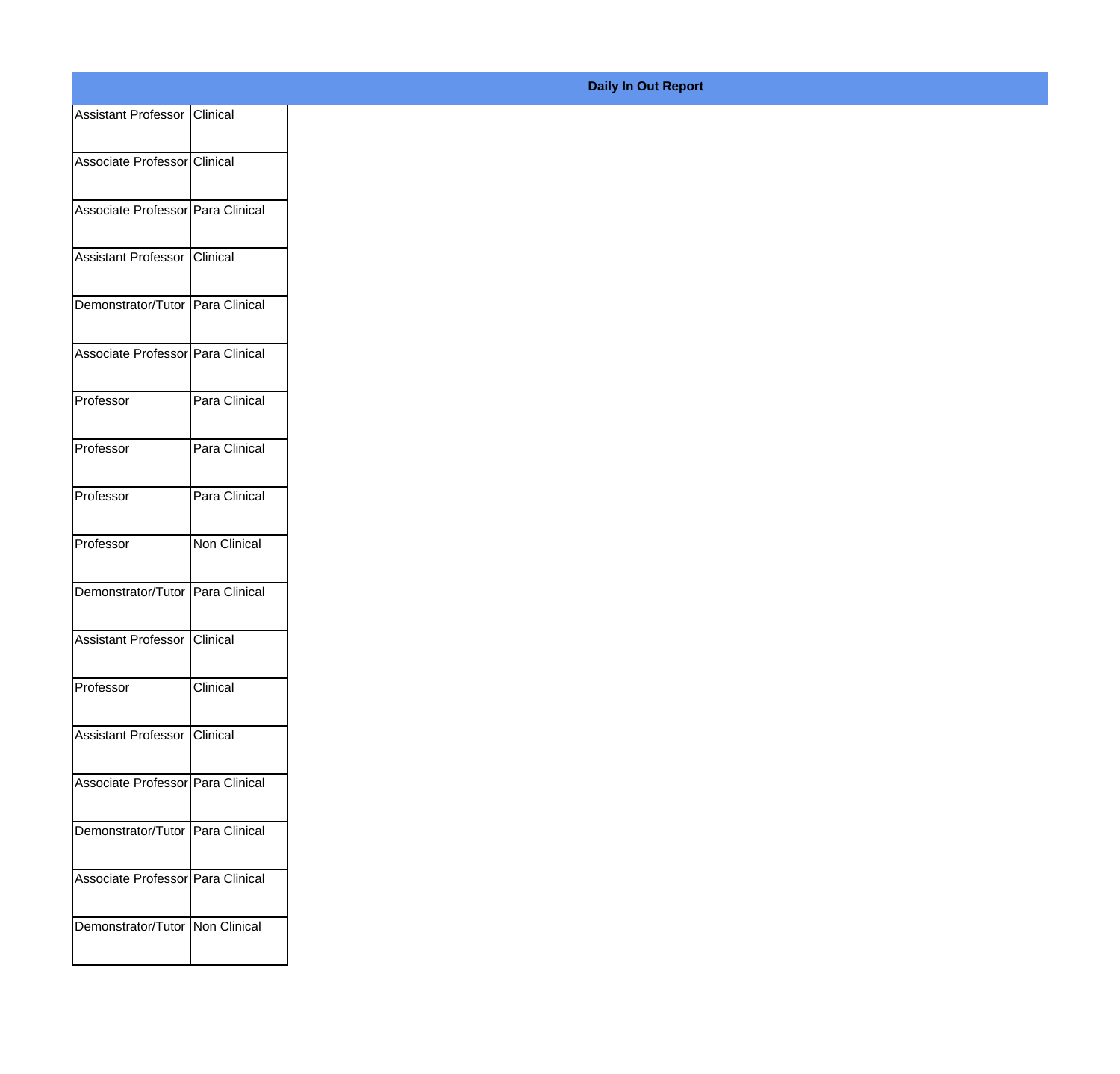|                                                   |                                          |             |          | <b>Daily In Out Report</b> |       |   |                             |
|---------------------------------------------------|------------------------------------------|-------------|----------|----------------------------|-------|---|-----------------------------|
| <b>Government</b><br>Medical College,<br>Khandwa  | DR NEERAJ KUMAR                          | 31 Aug 2020 | 09:49:30 | 17:19:20                   | 07:30 | P | Dentisry                    |
| <b>Government</b><br>Medical College,<br>Khandwa  | DR VIJAY NAYAK                           | 31 Aug 2020 | 11:16:43 |                            | 00:00 | E | Anatomy                     |
| Government<br>Medical College,<br>Khandwa         | <b>DR NISHA MANDLOI</b><br><b>PANWAR</b> | 31 Aug 2020 | 09:19:53 | 17:40:09                   | 08:21 | P | Obstetrics &<br>Gynaecology |
| Government<br>Medical College,<br>Khandwa         | <b>DR NANDINI</b><br><b>DIXIT</b>        | 31 Aug 2020 | 13:27:01 |                            | 00:00 | E | Paediatrics                 |
| <b>Sovernment</b><br>Medical College,<br>Khandwa  | <b>DR SATISH</b><br><b>CHANDEL</b>       | 31 Aug 2020 | 11:04:48 |                            | 00:00 | E | Pharmacology                |
| Government<br>Medical College,<br>Khandwa         | <b>DR MUKTESHWARI</b><br><b>GUPTA</b>    | 31 Aug 2020 | 11:22:12 | 16:18:35                   | 04:56 | P | Pharmacology                |
| <b>IGovernment</b><br>Medical College,<br>Khandwa | DR YASHPAL RAY                           | 31 Aug 2020 | 10:16:55 |                            | 00:00 | E | Anatomy                     |
| Government<br>Medical College,<br>Khandwa         | <b>DR DEEPIKA</b><br><b>PANWAR</b>       | 31 Aug 2020 | 10:47:10 |                            | 00:00 | E | <b>Bio Chemistry</b>        |
| Government<br>Medical College,<br>Khandwa         | <b>MOHIT GARG</b>                        | 31 Aug 2020 | 10:17:10 | 17:06:03                   | 06:49 | P | <b>General Medicine</b>     |